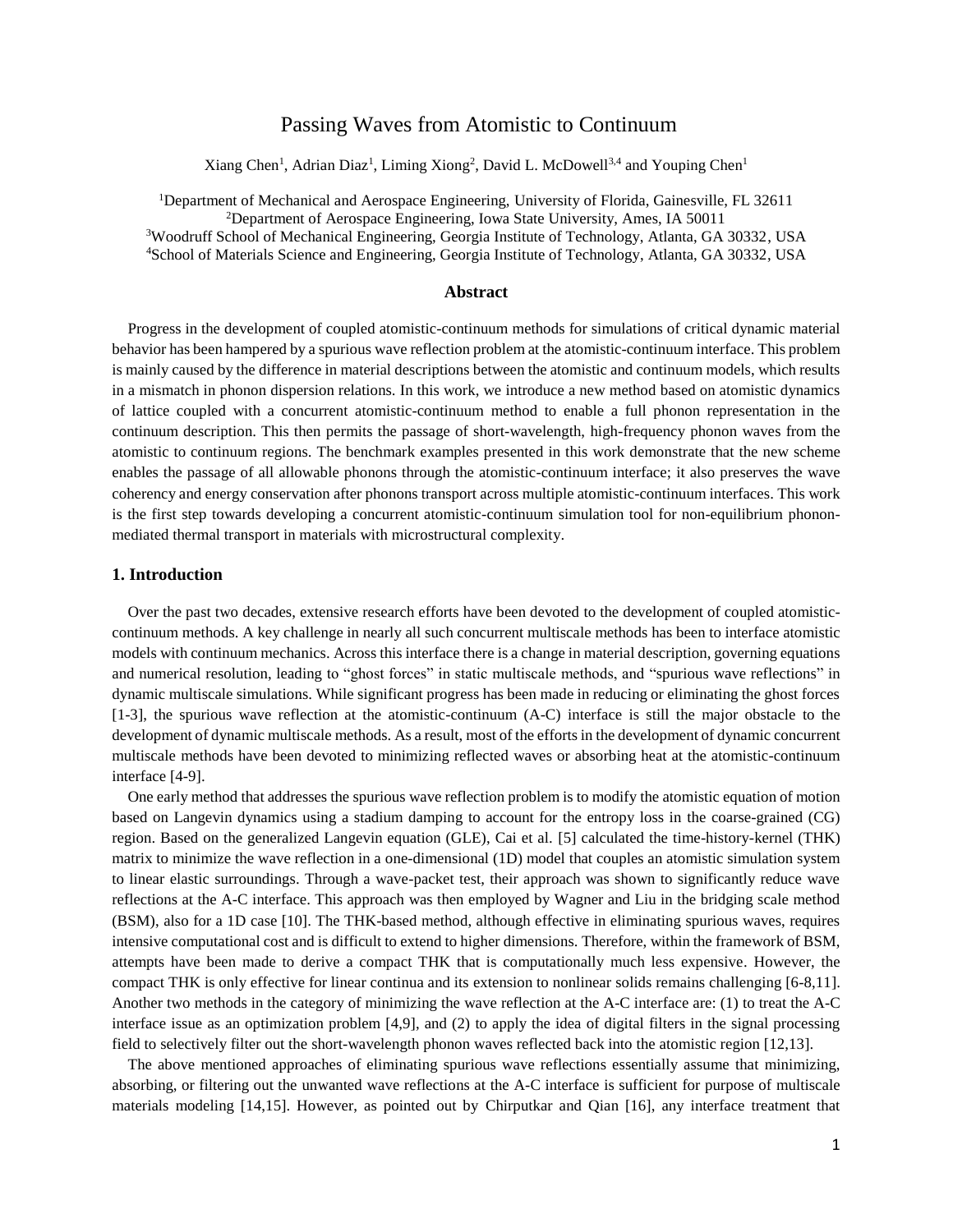involves damping to eliminate wave reflections will also dissipate the fine-scale wave components. The fine-scale wave information needs to be transmitted, instead of simply being minimized or filtered out, from the atomic into the continuum domain [\[16\]](#page-10-11). To address this issue, Qian and his coworkers proposed a concurrent multiscale methodology through integrating an enrichment function into the basic framework of a space-time discontinuous Galerkin finite element (FE) [\[16\]](#page-10-11). This method was applied to one-dimensional wave propagation and two-dimensional crack propagation problems [\[17\]](#page-10-12). The numerical examples demonstrate the robustness of their method in terms of both energy conservation and the almost-nonreflective interface. However, their formulation requires solution for extra degrees of freedom in order to include short-wavelength wave components in the FE region. In addition, at each time step, the enriched interpolation functions must vanish at the FE nodes. As a result, it is difficult to preserve the correct phasing of waves after transmitting across the A-C interface. Therefore, this method is not readily applicable to dynamic problems for which phonon coherency is important, e.g., the transient phonon thermal transport in materials under an ultrashort laser pulse. The ultrashort laser induced heat pulse has been widely used in pump-probe techniques to characterize the thermal transport properties of materials [21-26]. It has been pointed out that coherence is the key property of a laser pulse, and is a general phenomenon that takes place whenever the ultrashort lasers interact with solid materials [\[18\]](#page-10-13). Moreover, in such experiments, the phonon-microstructure scattering involves wavelengths at the mesoscale, which are beyond the reach of fully atomistic simulations to date. This necessitates a multiscale method that not only allows all possible phonons to pass the A-C interface, but also maintains the phonon wave coherency.

This work aims to address the spurious phonon wave reflection problem within the framework of the concurrent atomistic-continuum (CAC) method. CAC is a dynamic multiscale method with a unified formulation of balance laws that govern both atomistic and continuum modeling regions [\[19-21\]](#page-10-14). Therefore, it reduces the phonon wave reflection problem at the A-C interface to a numerical problem caused by different FE mesh size. This is a well-known and longstanding problem in the use non-uniform FE meshes and was regarded as one of the major unsolved problems of the Finite Element Method (FEM) by Zienkiewicz in his "Achievements and Some Unsolved Problems of the Finite Element Method" [\[22\]](#page-10-15). The objective of this work is to formulate and implement a lattice dynamics (LD)-based FE scheme to demonstrate the ability of CAC to accommodate short-wavelength, high-frequency phonon waves in the coarse-grained (CG) domain through the addition of a supplemental basis for the FE solution. The new scheme will facilitate the passage of a full population of phonon waves from the atomistic to the CG region without introducing any extra degrees of freedom. The remainder of this article is organized as follows: in Section 2, we briefly introduce the CAC method and quantify the phonon wave transmission and reflection in CAC models that employ the conventional linear interpolation; in Section 3, we present the formulation of the LD-based FE scheme, the results of the benchmark examples, and the error analysis. The paper then concludes with a brief summary and discussion in Section 4.

#### **2. The CAC method and wave reflections at the A-C interface**

The formulation of the CAC method is an extension of Irving-Kirkwood's nonequilibrium statistical mechanical formulation of hydrodynamics equations [\[23\]](#page-10-16) to a concurrent atomistic-continuum formulation for crystalline materials with a two-level structural description of the materials. In CAC, a crystal is described as a continuous collection of lattice cells, but embedded within each cell is a group of discrete atoms, similar to the two-level material description in Micromorphic Theory [\[24-27\]](#page-10-17). The concurrent two-level materials description leads to a multiscale representation of the balance laws [\[19](#page-10-14)[,20\]](#page-10-18). Supplemented by the underlying interatomic potential, the reformulated balance laws solve for both the continuous lattice deformation, and the rearrangement of atoms within each lattice cell, naturally leading to a concurrent atomistic-continuum methodology. A chief attribute of the CAC formulation is the single set of governing equations that governs the material behavior in both fine and coarse-scale regions [\[28\]](#page-10-19). This distinguishes CAC from the other concurrent multiscale methods that merely abut the atomistic and continuum regions with distinct governing equations. By including the internal degrees of freedom of atoms embedded within each lattice cell in the formulation, CAC can be used to simulate both monatomic and polyatomic crystalline materials [\[2](#page-10-20)[,29](#page-10-21)[,30\]](#page-10-22). The CAC method has been demonstrated to be able to predict the dynamics of dislocations [\[31-35\]](#page-11-0) and fracture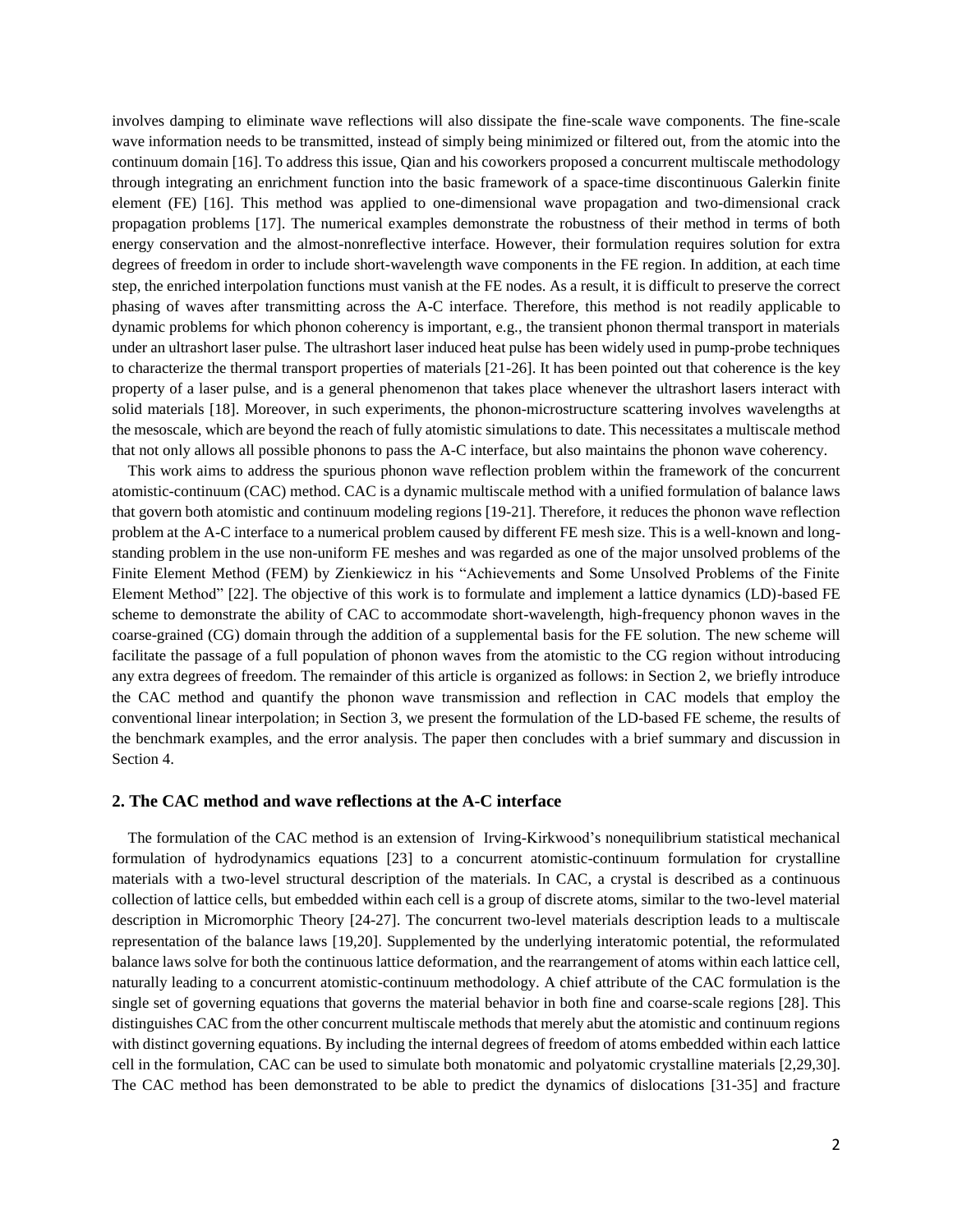[\[2,](#page-10-20)[36](#page-11-1)[,37\]](#page-11-2), and to reproduce full sets of phonon branches in both atomistic and coarse-grained regions [\[38\]](#page-11-3) above the wavelength of coarse-grained elements.

The current CAC simulator employs the conventional FE with tri-linear interpolation functions. To quantitatively demonstrate the nature of wave reflections at the A-C interface, we constructed a CAC model which contains both an atomistically resolved region and a coarse-meshed FE region for a 1D atomic chain. Figure 1 presents the schematic of the computer model, which has 500 linear finite elements in the middle representing the coarse-grained (CG) region, and 1500 atoms at each of the two ends representing the atomistic region. Periodic boundary conditions are applied at the two ends of the chain. The element size ℎ in the CG region is set to be 6*a*, where *a* is the lattice constant. The Lenard-Jones potential [\[39\]](#page-11-4) is used for the interatomic interaction in both the atomistic and CG domains, without loss of generality.



**FIG. 1 The schematic sketch of a CAC model for a 1D atomic chain.**



**FIG. 2 (a) Phonon dispersion relation of a monatomic chain calculated from lattice dynamics, and (b) phonon spectrum energy density calculated from the CAC simulation.** 

 Figure 2a shows the analytical results of the phonon dispersion relation for a monatomic chain from LD calculations. Figure 2b presents the phonon spectrum energy density calculated from the CAC model presented in Fig. 1. Here the phonon spectrum energy density, defined as the average kinetic energy per unit cell as a function of wavevector and frequency [\[40\]](#page-11-5), is calculated through postprocessing the velocities of atoms in the atomistic region, and the FE nodal velocities in the finite element region. From the phonon spectrum in Fig. 2b, we can clearly identify the phonon dispersion curves for both coarse and fine regions. On one hand, we see the phonon dispersion relation obtained for the atomically resolved regions in the CAC model is identical to that from the LD calculation in Fig. 2a. This demonstrates the CAC method can reproduce the exact dynamics of an atomistic system if the finest FE mesh  $(h = a)$  is employed. On the other hand, it is seen that the phonon dispersion relation of the CG region only overlaps that of the atomistic region for wavevectors smaller than a critical value. This is because coarse-graining cuts off the small wavelength phonons with wavevectors larger than the critical wavevector  $k_c$ ;  $k_c$  is determined by the finite element size *h* according to Eq. (1) with an allowable error ε, i.e.,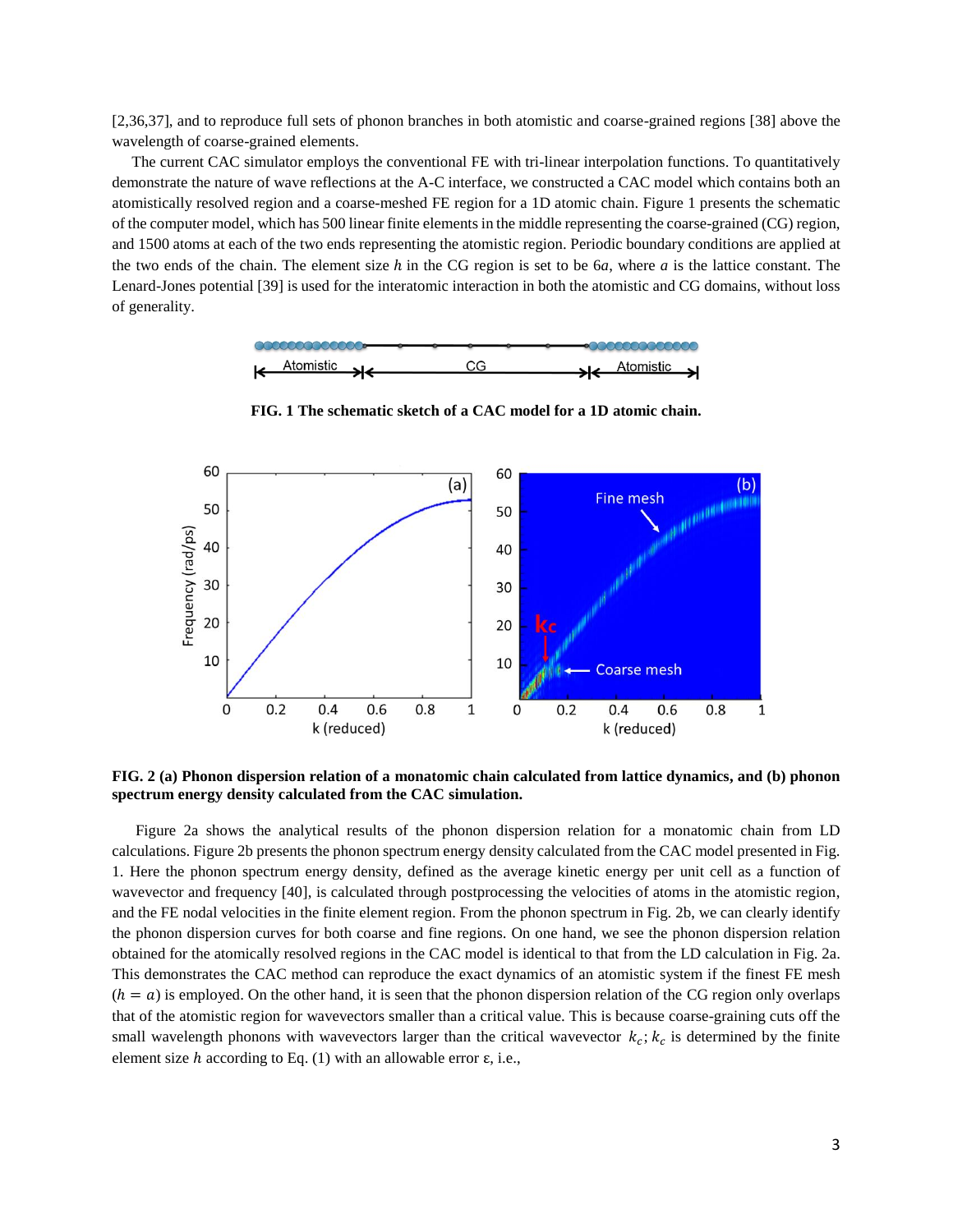$$
k_c = \max_{k} \left\{ \left| \sin\left(\frac{ka}{2}\right) - \sin\left(\frac{kh}{2}\right) \right| \le \varepsilon \right\}
$$
(1)

It is seen from Fig. 2b that the difference between the phonon dispersion relation in the atomistic domain and that in the CG domain is negligible for  $k < k_c$ . This assures that even with a linear interpolation function a CAC model discretized with coarse-meshed finite elements can precisely predict the dynamics of dispersive phonons whose wavelengths are larger than  $2\pi/k_c$ .



## **FIG.** 3 CAC simulation of phonon wave packet dynamics in a 1D atomic chain, with (a)  $k_o = 0.01$ , (b)  $k_o =$ 0. 1, and (c)  $k_o = 0.25$ . The arrows indicate the propagation direction of the wave-packet, and the red **dashed lines mark the location of the A-C interface.**

To quantify the wave transmission and reflection at the A-C interface, we conducted CAC simulations of phonon wave-packet dynamics. Three sets of CAC simulation results are presented in Fig. 3 with wave-packets of three different central wavevectors,  $k<sub>o</sub> = 0.01, 0.1$  and 0.25. Essentially, these three wave-packets represent three typical points on the phonon dispersion curve as shown in Fig. 2.  $k_o = 0.01$  is within the region where the atomistic and CG dispersion curves overlap,  $k_o = 0.1$  is slightly beyond the overlap region, and  $k_o = 0.25$  is a short-wavelength, highfrequency phonon wave packet that cannot be modeled by the CG domain using the linear interpolation function. The phonon wave-packets are constructed following the method by Schelling et al., and Aubry et al. [\[41-43\]](#page-11-6). The basic idea is to create a localized phonon wave-packet through a superposition of normal modes.

It is seen from Fig. 3 that the wave-packet with a small  $k$  (e.g.,  $k_0 = 0.01$ ) transmits across the A-C interface smoothly. This again demonstrates that CAC is able to precisely simulate the dynamics of dispersive phonon waves when  $k < k_c$ . In contrast, when the wavevector is slightly beyond the overlap region of the two phonon dispersion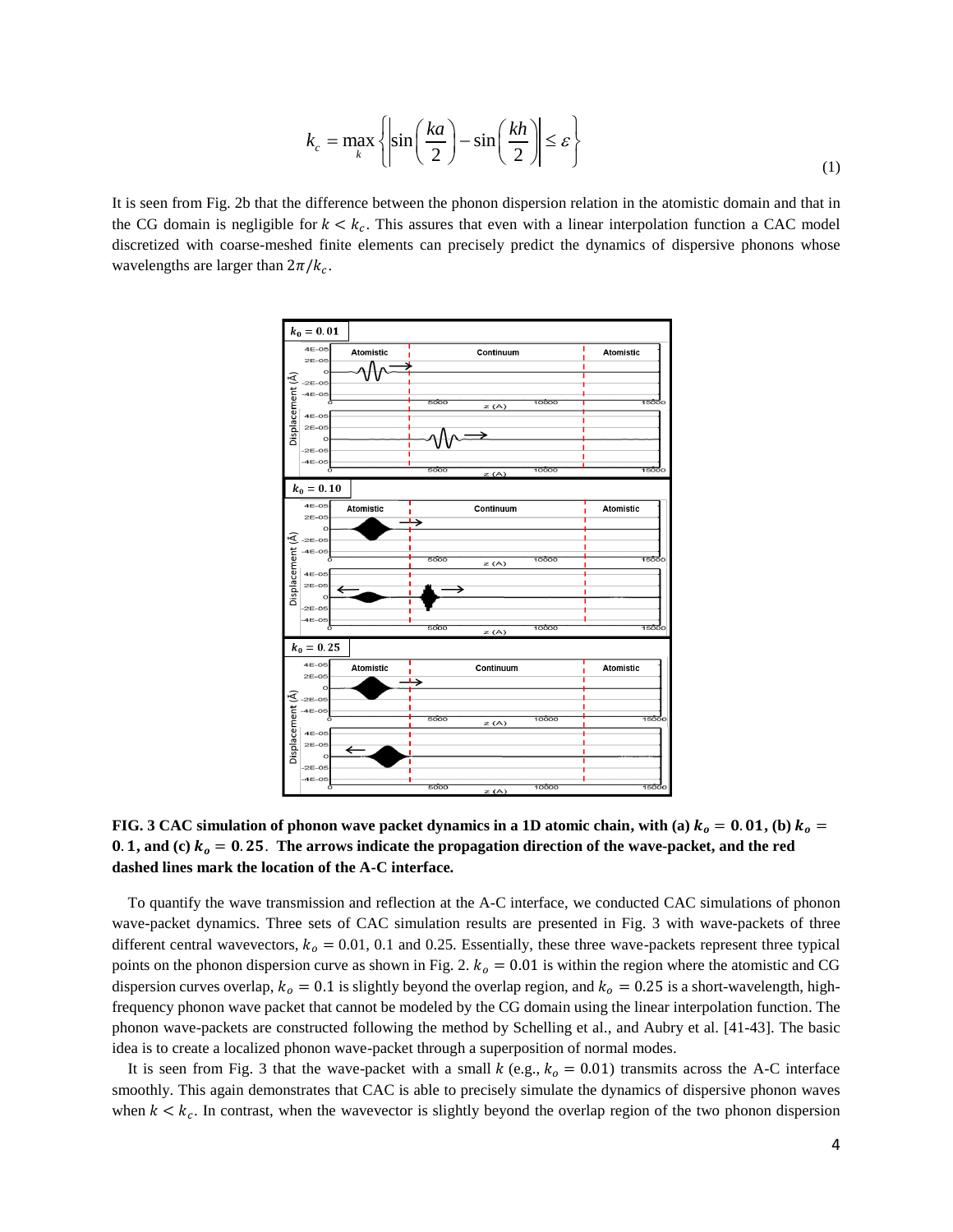curves (e.g.,  $k_o = 0.1$ ), the phonon wave-packet is partially reflected by the A-C interface. When the wavevector k is further increased (e.g.,  $k_o = 0.25$ ), i.e., the wavelength is decreased to a value that cannot be allowed by the CG domain using the linear FE interpolation function, the entire wave-packet is reflected by the A-C interface.

 The results in Fig.3 confirm that wave-reflection at the A-C interface in CAC solely stems from the numerical resolution mismatch between the atomistic and the CG domain. This is attributed to the fact that in a CAC simulation, the nonlocal internal force field-displacement relationship is the only material constitutive relation employed; consequently, the frequency-wavevector relation is dispersive. However, as the usual FE mesh in continuum models cuts off elastic waves with short wavelength [\[44\]](#page-11-7), so does the FE mesh with the CAC for dynamic simulations. In order to allow short-wavelength waves to pass from an atomically resolved region to a coarse-meshed FE region in CAC, we must reformulate the FE approximation function in the CG domain to allow the full population of phonon waves from the atomic domain to propagate into the CG domain.

#### **3. A lattice dynamics-based finite element scheme**

## **3.1 The lattice dynamics formulation**

The weak form of the CAC governing equation can be expressed as [\[34,](#page-11-8)[36](#page-11-1)[,45\]](#page-11-9)

$$
\int_{\Omega(x)} \left( \rho^{\alpha} \ddot{\boldsymbol{u}}^{\alpha}(x) - \mathbf{f}^{\alpha}_{\text{int}}(x) \right) \boldsymbol{\Phi}_i(x) \mathrm{d}x = 0 \tag{2}
$$

which is simplified to only depend on the internal force density for this demonstration, i.e., the effect of temperature and external force field are ignored; here  $x$  is the physical space coordinate of the continuously distributed lattice,  $\Omega(x)$  is the domain of x.  $\alpha$  represents the  $\alpha$ -th atom in the unit cell located at x.  $\rho^{\alpha}$  is the local density of mass,  $f_{int}^{\alpha}$ is the internal force density, which is a nonlinear nonlocal function obtained from the interatomic potential function. In Eq. (2), the basis  $\Phi_i(x)$  of the unknown displacement field  $u^{\alpha}$  is open to selection based on the problem to be numerically solved. The freedom to choose the basis  $\Phi_i(x)$  of the solution allows for the solution of a wider range of problems.

To seek a solution to the spurious wave reflection problem at the A-C interface, in this work, we employed the LD description of traveling waves to formulate a new FE approximation, i.e., the phonon wave-based FE interpolation scheme, to enable the propagation of short-wavelength waves that are cut off by the linear finite element. For this purpose, we suggest the union of a FE basis and a modal superposition limited to a range of discrete frequencies as the solution of the global displacement field in the coarse-grained domain. The conventional FE approximation functions allow the description of waves with a wavelength longer than the critical wavelength. The LD formulation is to describe the waves with a wavelength shorter than the critical wavelength. Considering a general polyatomic crystalline system with  $N^{\alpha}$  atoms in the unit cell, the atomic-scale displacements can be approximated as

$$
\boldsymbol{u}^{\alpha}(X,t) = \sum_{i=1}^{2^{d}} N_{i}(X) [\boldsymbol{U}_{i}^{\alpha}(t) - \boldsymbol{U}_{Si}^{\alpha}(t)] + \boldsymbol{u}_{s}^{\alpha}(X,t), \qquad \alpha = 1,2,...,N^{\alpha}
$$
 (3)

in which,  $u_s^{\alpha}(X, t)$  is the combination of short-wavelength phonons with  $k > k_c$  (denoted by the subscription s);  $N_i(X)$  is the conventional FE tri-linear shape function, d is the dimensionality of the computer model,  $2^d$  is the total number of nodes in an element;  $U_i^{\alpha}(t)$  is the total displacement of the  $\alpha$ -th atom at the i-th FE node, and  $U_{si}^{\alpha}(t)$  is the contributions of short wavelength components to the displacements of the α-th atom embedded in the i-th node. The selection of this basis is for demonstrative purposes and it is not meant to be an efficient implementation to enrich the basis of the solution. There is no loss in generality when representing the current displacements at an arbitrary timestep with waves of unknown amplitude. The loss in generality would only come from attempting to model future displacements with the wave solution corresponding to any dispersion characteristics of each of those waves.

It should be noted that the conventional FE method based on a local polynomial approximation is prohibitive in treating problems that have solutions with oscillatory character. For example, in a system described by finite elements with linear approximation, the global relative error scales as  $O(k(kh)^2)$ , where h is the element size [\[46\]](#page-11-10). Hence,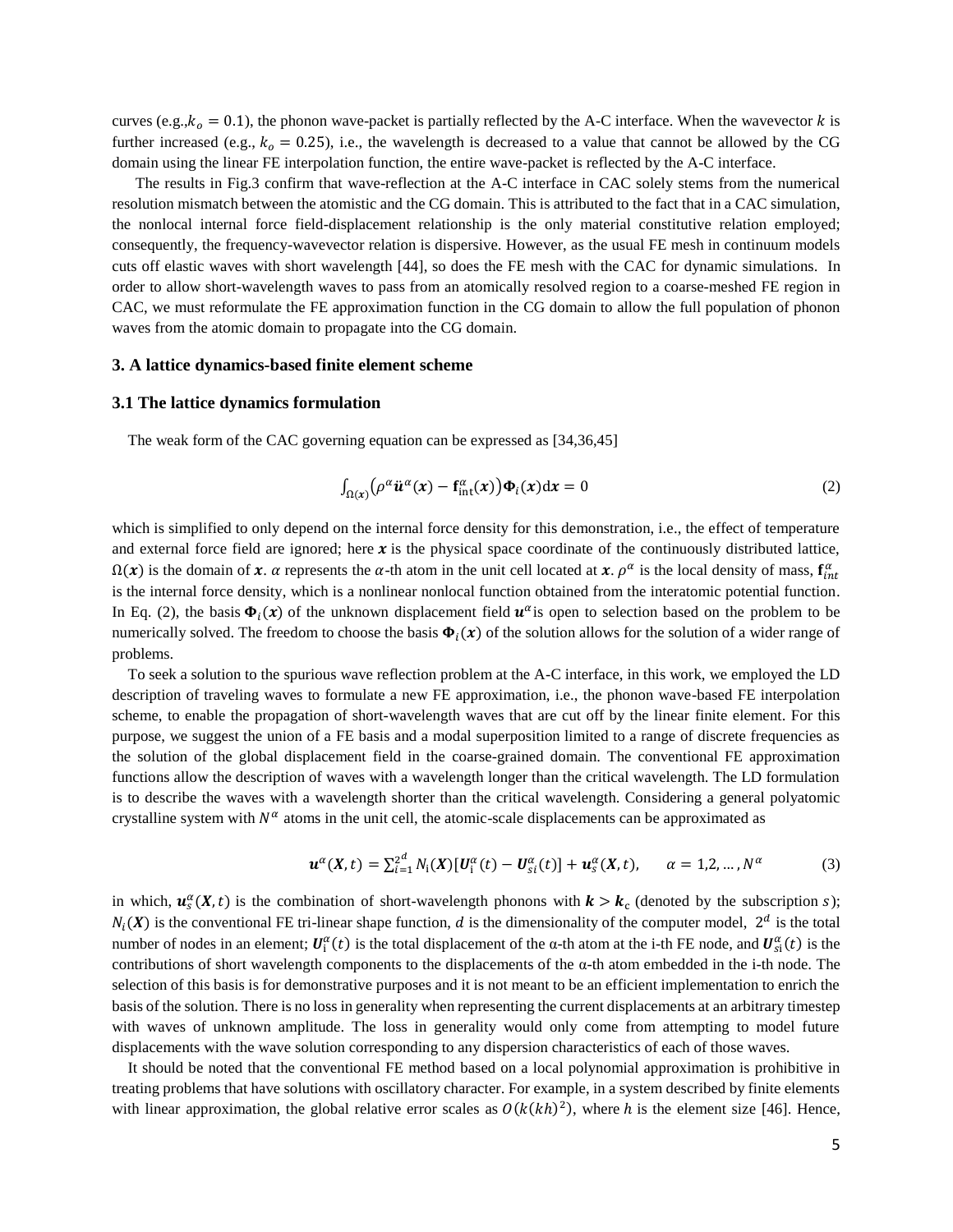when the wavenumber  $k$  is increased, reducing  $h$  at the same rate is not sufficient to keep the error constant. A higher order polynomial has also been proven to be ineffective when k is large [\[46\]](#page-11-10). Thus, a natural way is to incorporate the wave natures of the crystalline dynamics at atomic scale into the approximation subspace of the finite elements.

The motion of an atom in an atomistic system is an oscillatory function of time. Nevertheless, the motion of atoms in crystalline materials turns out to be most readily described not in terms of the individual atoms, but in terms of traveling waves, which are named lattice vibrations by Born [\[47\]](#page-11-11). In a lattice dynamics (LD) system with a harmonic approximation, the displacement of atoms can be decomposed into a linear combination of normal modes [\[48\]](#page-11-12), permitting only a discrete set of wavevectors. The number of allowed wavevectors is equal to the number of primitive unit cells. Considering the contributions from only short-wavelength phonon components (denoted by the subscription s), i.e.,  $k > k_c$ , the displacement of the  $\alpha$ -th atom in the unit cell located at X in the undeformed configuration can be described as

$$
\boldsymbol{u}_{s}^{\alpha}(\boldsymbol{X},t) = \frac{1}{(N_{l}m^{\alpha})^{1/2}} \sum_{\boldsymbol{k},\nu(\boldsymbol{k}>\boldsymbol{k}_{c})} \boldsymbol{e}_{\boldsymbol{k}\nu}^{\alpha} Q_{\boldsymbol{k}\nu} \exp(i(\boldsymbol{k}\cdot\boldsymbol{X}-\omega_{\boldsymbol{k}\nu}t))
$$
(4)

Equation (4) decomposes the atomic displacement into a linear combination of normal modes, each representing the contribution from a wave characterized by the phonon branch v and the wavevector **k**.  $Q_{kv}$  is the normal mode coordinate, which has subsumed the time dependence and hence gives both the amplitude of the wave and the time dependence.  $e_{kv}^{\alpha}$  is the eigenvector or the polarization vector that determines the direction in which each atom moves,  $\omega_{kv}$  is the corresponding frequency,  $m^{\alpha}$  is the mass of the  $\alpha$ -th atom in the *l*-th unit cell, and  $N_l$  is the total number of unit cell in the system. Eq. (4) can be rewritten as

$$
\boldsymbol{u}_{s}^{\alpha}(X,t)=\sum_{k,v(k>k_{c})}U_{kv}^{\alpha}e_{kv}^{\alpha}\exp(i(\boldsymbol{k}\cdot\boldsymbol{X}-\omega_{kv}t)),
$$
\n(5)

where  $U_{k\upsilon}^{\alpha} = \frac{1}{(N_{\upsilon}m^{\alpha})}$  $\frac{1}{(N_l m^{\alpha})^{1/2}} Q_{kv}.$ 

Therefore,  $U_{si}^{\alpha}(t)$  in Eq. (3) can be expressed as

$$
\boldsymbol{U}_{si}^{\alpha}(t) = \sum_{\boldsymbol{k},\nu(\boldsymbol{k}>\boldsymbol{k}_{c})} U_{\boldsymbol{k}\nu}^{\alpha} \boldsymbol{e}_{\boldsymbol{k}\nu}^{\alpha} \exp(i(\boldsymbol{k}\cdot\boldsymbol{X}_{i}-\omega_{\boldsymbol{k}\nu}t)).
$$
\n(6)

Since the conventional tri-linear interpolation functions satisfy the "partition of unity" relation, i.e.,  $\sum_{i=1}^{2^d} N_i(X) = 1$ , Eq. (3) can be re-written as

$$
\boldsymbol{u}^{\alpha}(X,t) = \sum_{i=1}^{2^{d}} N_{i}(X) [\boldsymbol{U}_{i}^{\alpha}(t) - \boldsymbol{U}_{si}^{\alpha}(t) + \boldsymbol{u}_{s}^{\alpha}(X,t)] \qquad (7)
$$

or in a more condensed form,

$$
\mathbf{u}^{\alpha}(X,t) = N_i(X)V_i(X,t), i = 1, ..., 2^d,
$$
\n(8)

in which, the summation over repeated indices is implied, and

$$
\boldsymbol{V}_i(\boldsymbol{X},t) = \boldsymbol{U}_i^{\alpha}(t) - \boldsymbol{U}_{si}^{\alpha}(t) + \boldsymbol{u}_s^{\alpha}(\boldsymbol{X},t). \tag{9}
$$

In Eq. (9), the crucial components to be determined are  $u_s^{\alpha}(X,t)$  and  $u_{si}^{\alpha}(t)$ , which require the calculation of the amplitude  $U_{k\nu}^{\alpha}$  of each short-wavelength phonon mode.

#### **3.2 Calculation of the amplitudes of short-wavelength phonon modes by FFT**

The objective of this work is to modify the conventional displacement approximation in the FE region by including the short-wavelength phonon waves, the amplitude of which, denoted as  $U_{kv}^{\alpha}$ , can be obtained from the analysis of the displacements in the atomistic region within a CAC model. In order to solve for the amplitudes, one must take the 3D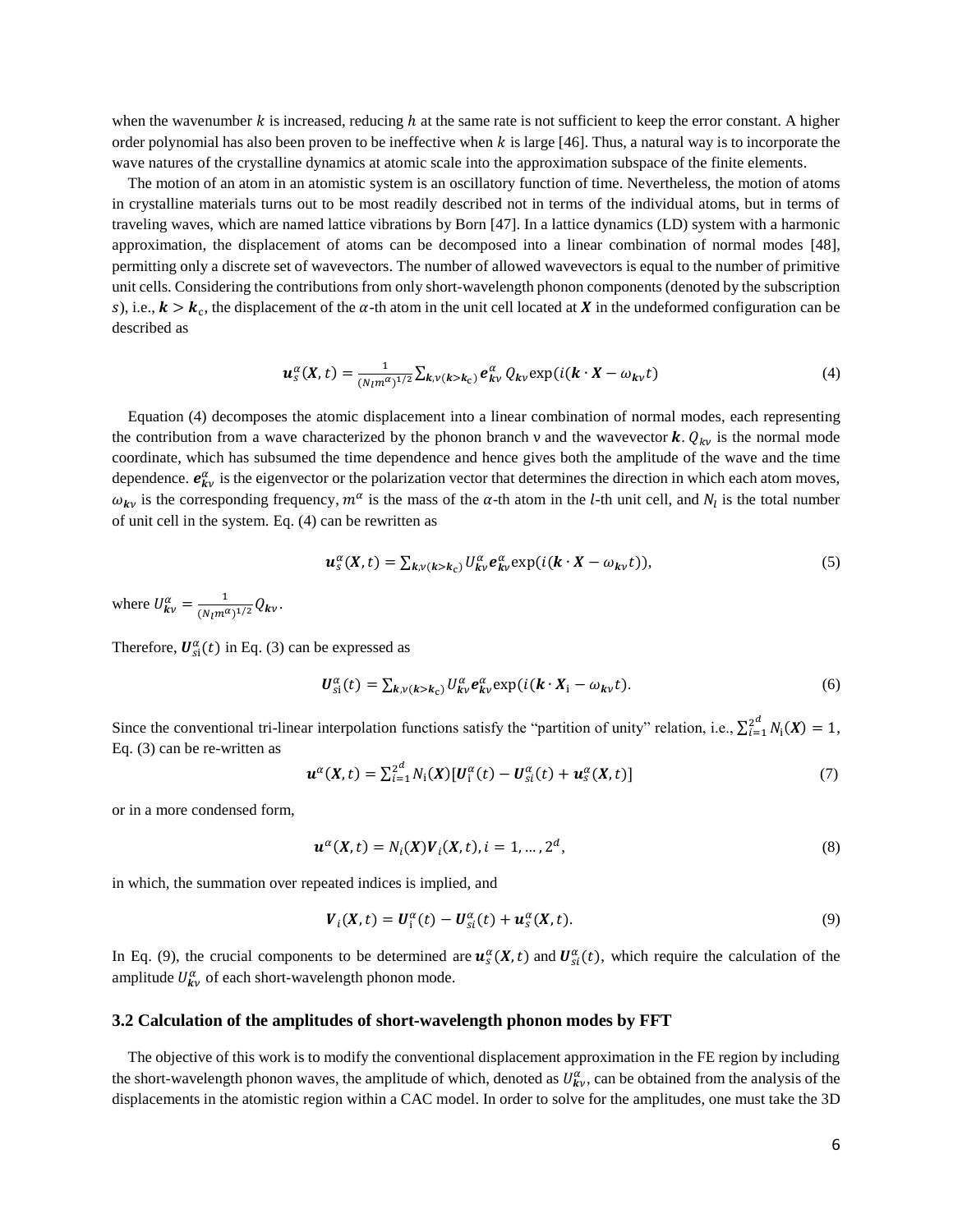Fourier transform of the system one atom in the unit cell at a time. Specifically, we wish to represent the set of displacements in the following discrete atomic description:

$$
\mathbf{u}_{s}^{\alpha}(\mathbf{r}_{i},t)=\sum_{k,v} A_{kv} e_{kv}^{\alpha} \exp(\mathbf{k}\cdot\mathbf{r}_{i}-\omega_{kv}t)+B_{kv} e_{kv}^{\alpha} \exp(\mathbf{k}\cdot\mathbf{r}_{i}+\omega_{kv}t),
$$
\n(10)

where  $r_i$  is the equilibrium lattice position for which the displacement is being calculated.  $A_{kv}$  and  $B_{kv}$  are the unknown coefficients to be computed for each mode. In the atomistic region of interest, we have the initial positions, displacements  $u_s^{\alpha}(r_i, t)$ , and initial velocities  $v_s^{\alpha}(r_i, t)$ . In order to calculate the amplitudes, we must exploit the periodic arrangement of the lattice sites one atom in the unit cell each time by using the fast Fourier transform (FFT). This will in turn give us the amplitude vector  $C_k^{\alpha}$  of the mode **k** for the set of the  $\alpha$ -th atom in every lattice site. The FFT is taken as follows:

$$
\mathcal{C}_{\mathbf{k}}^{\alpha} = \sum_{j} \mathbf{u}_{j}^{\alpha} \exp(-\mathbf{k} \cdot \mathbf{r}_{j}), \qquad (11)
$$

where the index *i* is used to sum the displacement over all unit cells for the  $\alpha$ -th atom in order to perform the FFT. The phonon modes in Eq. (10) evaluated at  $t = 0$  for a specific wave vector allow us to relate the modal amplitude computed in (11) to the modal amplitude for a specified atom within the unit cell at a specific wave vector, i.e.,

$$
\mathcal{C}_k^{\alpha} = \sum_{v} (A_{kv} + B_{kv}) e_{kv}^{\alpha}.
$$
 (12)

This gives us half of the required equations to solve the initial value problem. The rest will require the FFT of the velocities to complete the initial value problem. The amplitudes for the modal description of velocity can then be equated to the amplitudes present in the time derivative of Eq. (12) at time zero, i.e.,

$$
\boldsymbol{D}_{\boldsymbol{k}}^{\alpha} = \sum_{\nu} (-i\omega_{\boldsymbol{k}\nu} A_{\boldsymbol{k}\nu} \boldsymbol{e}_{\boldsymbol{k}\nu}^{\alpha} + i\omega_{\boldsymbol{k}\nu} B_{\boldsymbol{k}\nu} \boldsymbol{e}_{\boldsymbol{k}\nu}^{\alpha}). \tag{13}
$$

where  $D_k^{\alpha}$  represents the FFT amplitude for the velocity data. Every wavevector corresponds to  $2\nu$  unique coefficients  $(A_{kv}$  and  $B_{kv}$ ). The Fourier transform of position and velocity for a certain wavevector **k**, and for atoms  $\alpha$  in all unit cells provides us with a 2v by 2v system for the coefficients  $A_{kv}$  and  $B_{kv}$  that correspond to each wavevector.

## **3.3 Benchmark Examples**

To test the formulation and the numerical implementation of the LD-based FE scheme, we compare the transmission in the wave-packet simulation based on the conventional linear interpolation implementation of CAC and that with the new interpolation scheme. The 1D wave-packet test shown in Fig. 3 with  $k_o = 0.25$  is taken as a numerical example. For the sake of the demonstration, the interatomic force field is simplified to its linear term and only the nearest neighbor interaction is considered.

In Fig. 4a we plot the time sequences of the wave-packet propagation obtained from a CAC simulation using the linear interpolation function (left column), and compare it with a corresponding reciprocal domain analysis in Fig. 4b (right column). A wavelet method [\[49\]](#page-11-13) is implemented for the reciprocal domain analysis and provides the spatial and temporal information as well as the instant wavevector associated with the wave-packet propagation. Results in Fig. 4 show that with the conventional linear interpolation function the wave-packet is fully reflected by the A-C interface with zero transmission.

In Fig. 5 we present the simulation results obtained from CAC furnished with the new LD-based FE scheme. It is seen that the new interpolation scheme allows the entire phonon wave-packet to transmit across the first A-C interface without any noticeable reflection (less than 0.5%), which is in a sharp distinction from the zero transmission in the simulation with linear interpolation as shown in Fig. 4. Furthermore, the new FE scheme not only enables the A-C interface to pass the short-wavelength phonon from the first atomistic region to the continuum region, but also allows the continuum region to carry the short-wavelength phonons and pass the full information into the next atomistic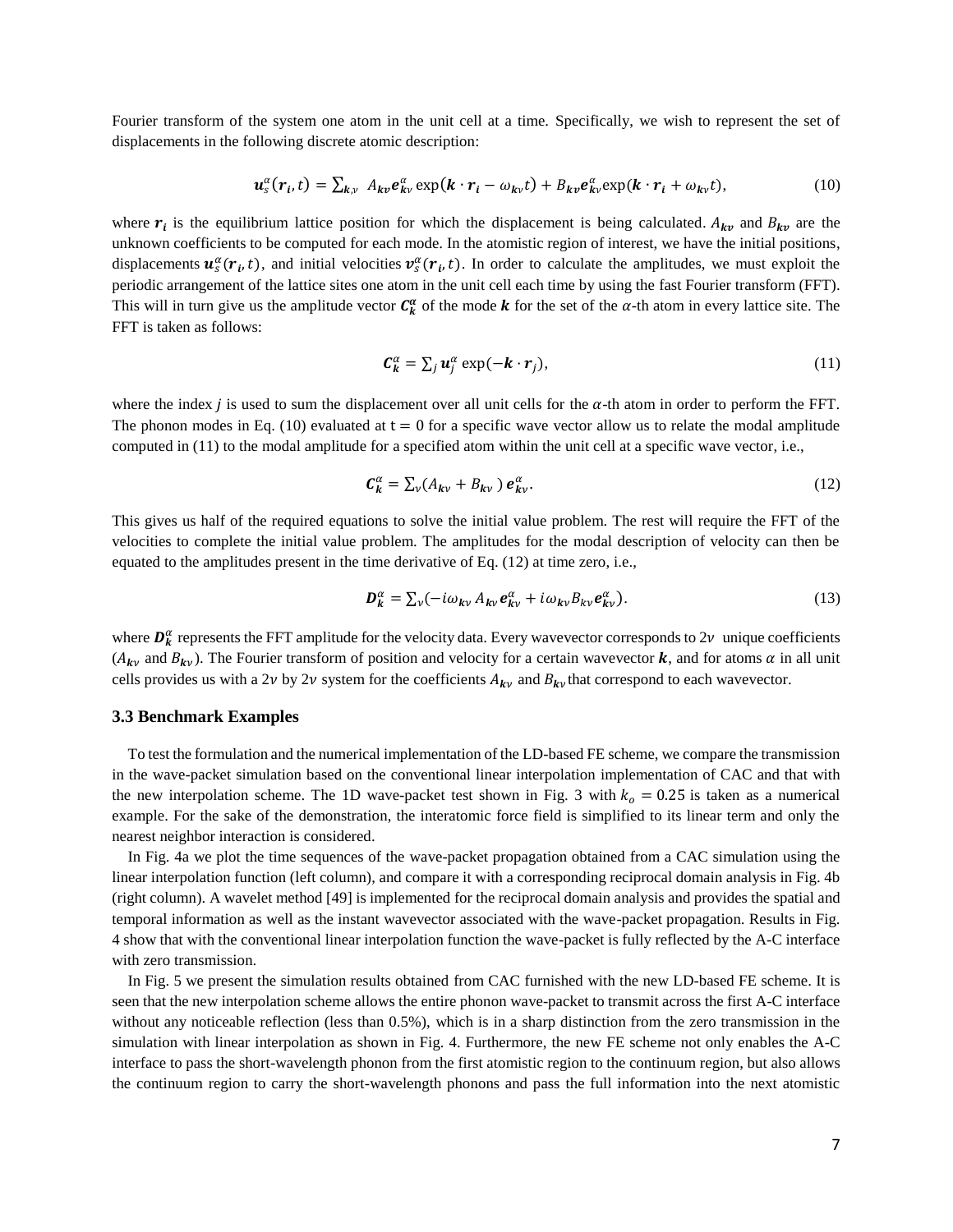region with 100% transmission. The complete reflection presented in Fig. 4, and the complete transmission in Fig. 5 provide a clear-cut demonstration and validation of the formulation and numerical implementation.



**FIG. 4** Wave-packet ( $k_o = 0.25$ ) reflection by the A-C interface in a CAC simulation with a linear interpolation, **(a) the time sequence of the spatial distribution of the displacement (b) the time sequence of the spatial distribution of the wavevector from a wavelet analysis.**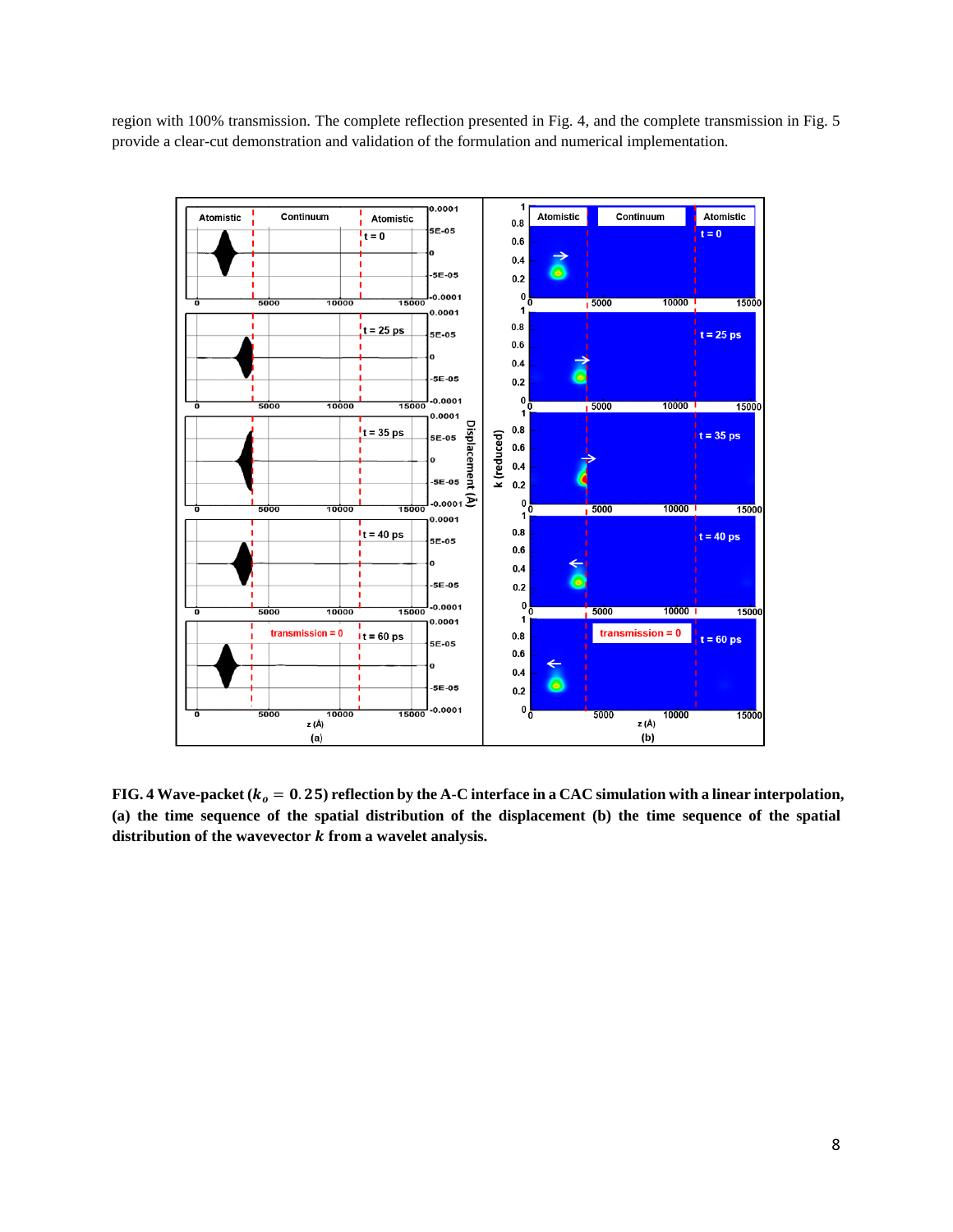

**FIG. 5** Wave-packet ( $k_o = 0.25$ ) transmission across the A-C interface in a CAC simulation with the lattice **dynamics-based FE scheme, (a) the time sequence of spatial distribution of the displacement (b) the time sequence of the spatial distribution of the wavevector from a wavelet analysis.**

## **3.4 The source of the error**

In the previous section, the LD-based FE scheme has been shown to allow the wave-packet with  $k_o = 0.25$  to transmit across the A-C interface without any discernable reflection. Only after changing the threshold of the contour by two orders of magnitude are we able to identify a negligible reflection, which is less than 0.5%. In addition, the wavevectors associated with both the transmitted wave and the reflected wave remain the same as the original wave packet, i.e.,  $k = 0.25$ . By investigating the dependence of the transmission on time-step, the source of this error is identified to be the numerical instability associated with linear system, as proven by the eigenvalue criterion [\[50](#page-11-14)[,51\]](#page-11-15). Taking the wave-packet with  $k_0 = 0.25$  as an example again, we set up simulations with different time-steps, and the results are presented in Table 1. It is seen that the growth of error can be reduced by setting the time-step smaller (eigenvalues of the update matrix converge closer to a magnitude of one).

**TABLE 1 Effect of the time-step on the phonon wave transmission**

| ×.<br>$\mathbf{r}$<br>-une-<br>้วน<br>. |                      | $\cdots$                             | $\cdots$    | ິ                    |
|-----------------------------------------|----------------------|--------------------------------------|-------------|----------------------|
| $\frac{1}{2}$<br>ISMISSION<br>-         | $\ddot{\phantom{0}}$ | Q()<br>$\mathbf{v} \cdot \mathbf{v}$ | - 14<br>ے . | o٥<br><u>, . , .</u> |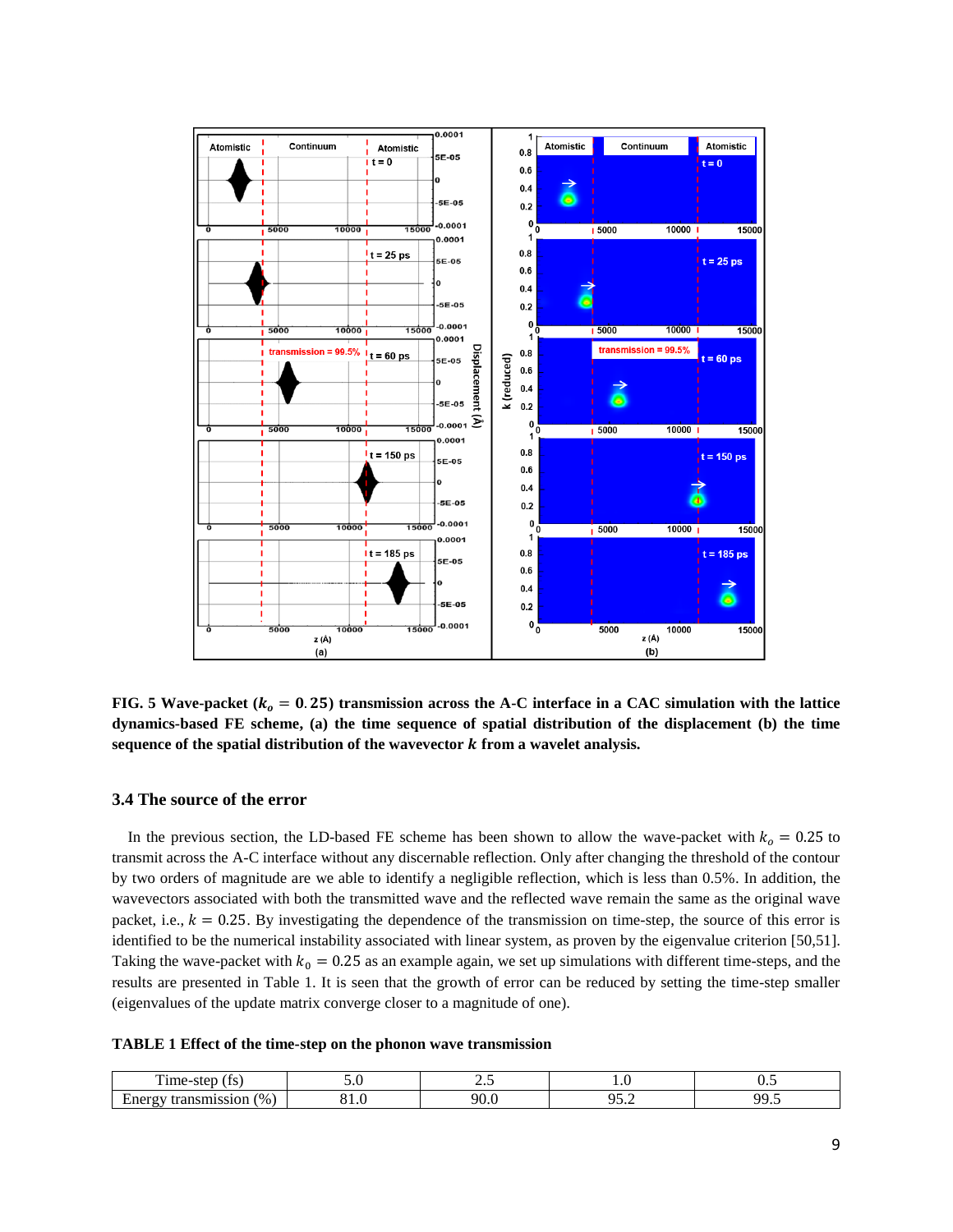CAC simulations of the propagation of phonon wave-packets with even larger wavevectors, e.g., shorter wavelength and higher frequency, were also performed in this work. Results show the transmission decreases with an increasing wavevector (i.e., decreasing wave length). For example, the transmission is found to be 97.1% for the wave-packet with  $k_o = 0.5$  and 86.2% for  $k_o = 0.8$ . The loss of transmission with the increase of the wavevector is mainly due to the significantly increased number of time steps required for the large-wavevector phonon waves to pass the A-C interface. This comes as no surprise since phonons with larger wavevectors have lower group velocities; hence, the numerical error has more time to build up before the measurement of the transmission coefficient is taken. The inclusion of anharmonic LD will constitute a future study containing higher order terms in the interatomic force field, in which case the numerical instability can be removed.

### **4. Summary and Discussion**

In summary, we have demonstrated the nature of the wave reflection problem in the concurrent atomistic-continuum (CAC) method using a conventional finite element (FE) approximation. The phonon spectrum energy density calculation shows that there is a critical wavevector  $k<sub>c</sub>$  below which the phonon dispersion curve of the coarse-meshed region overlaps that of the atomically resolved region which is determined by the size of FE in the continuum region. The dynamic behavior of the phonon waves passing through the atomistic-continuum (A-C) interface has been quantified through wave-packet simulations. The simulation results show the long wavelength phonons whose wavevectors are smaller than  $k_c$  can transmit across the A-C interface transparently. The medium wavelength phonons whose wavevectors slightly beyond  $k_c$  can partially transmit across the A-C interface. The small wavelength phonons whose wavevectors are not allowed in the coarsely-meshed FE domain undergo zero transmission. The results obtained from the calculation of phonon dispersion relation, and the simulations of phonon wave-packet dynamics demonstrate that: (1) the CAC method with the conventional finite element interpolation function is able to predict the correct dynamics of long-wavelength waves, and (2) the wave-reflection at the A-C interface in CAC solely stems from the numerical resolution mismatch between the atomistic and the CG domains.

We then formulate a lattice dynamics (LD)-based FE scheme in order for the CAC method to allow the passage of short-wavelength and high-frequency phonon waves from the atomistic to continuum domains. This formulation is the first attempt towards passing a full population of phonon waves from the atomistic to continuum domain without introducing extra degrees of freedom. A wave-packet simulation demonstrates that with the new FE scheme even the short-wavelength phonon with  $k_0 = 0.25$  can be transmitted across the A-C interface without a noticeable reflection. Furthermore, the new method preserves the complete phonon information after propagating across multiple atomisticcontinuum and continuum-atomistic interfaces. This is an important step forward for the application of the concurrent multiscale method to simulations of phonon thermal transport in materials with microstructural complexity.

It should be noted that in this work the interatomic force field is simplified, for the sake of the demonstration, to its linear term, and we consider only the nearest neighbor interaction. Higher order terms and long-range interactions can be readily implemented in CAC, but they would complicate the demonstration. Adding higher order terms would introduce some anharmonic error with respect to the atomic model that may obscure any other errors in the implementation. Considering larger neighbor lists would require a more complicated LD solution, and thus the simplest neighbor list was chosen in this work.

We would also like to mention that the goal of this work is not to find an efficient implementation for a complex problem; rather, it represents a first attempt that demonstrates the compatibility of the new finite element scheme and the CAC method, which is a starting point towards establishing a tool for dynamic phonon-mediated thermal transport. A future study will extend the numerical implementation to three-dimensional crystalline materials. This will serve to investigate the phonon dynamics in crystalline materials with microstructures, i.e., polycrystals, superlattices, phononic materials, materials with dislocations, etc. Further development based on the introduction of subspaces of the other allowable high-frequency phonon modes will serve to improve the practicality of the approach. The resulting formalism will also possess the potential to broadly improve any concurrent multiscale simulation of thermal transport.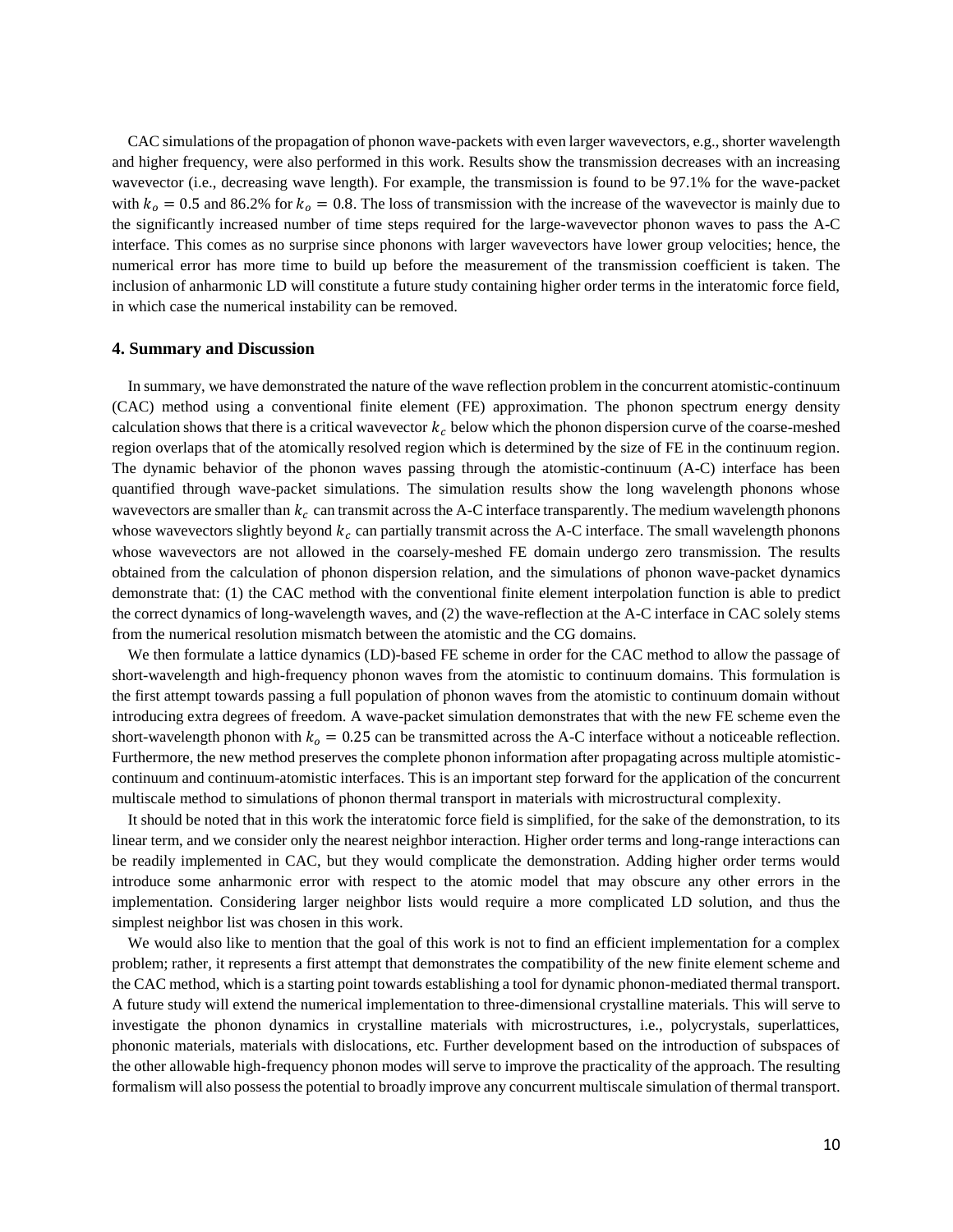## **Acknowledgements**

This material is based upon research supported by the U.S. Department of Energy, Office of Basic Energy Sciences, Division of Materials Sciences and Engineering under Award # DE-SC0006539.

## **References**

- <span id="page-10-0"></span>[1] B. Eidel, A. Stukowski, Journal of the Mechanics and Physics of Solids 57 (2009) 87.
- <span id="page-10-20"></span>[2] S. Yang, N. Zhang, Y. Chen, Philosophical Magazine (2015) 1.
- [3] S. Xu, R. Che, L. Xiong, Y. Chen, D.L. McDowell, International Journal of Plasticity 72 (2015) 91.
- <span id="page-10-1"></span>[4] X. Li, W. E, Physical Review B 76 (2007) 104107.
- <span id="page-10-2"></span>[5] W. Cai, M. de Koning, V.V. Bulatov, S. Yip, Physical Review Letters 85 (2000) 3213.
- <span id="page-10-4"></span>[6] E.G. Karpov, G.J. Wagner, W.K. Liu, International Journal for Numerical Methods in Engineering 62 (2005) 1250.
- [7] H.S. Park, E.G. Karpov, W.K. Liu, International Journal for Numerical Methods in Engineering 64 (2005) 237.
- [8] G.J. Wagner, E.G. Karpov, W.K. Liu, Computer Methods in Applied Mechanics and Engineering 193 (2004) 1579.
- <span id="page-10-6"></span>[9] W. E, Z. Huang, Physical Review Letters 87 (2001) 135501.
- <span id="page-10-3"></span>[10] G.J. Wagner, W.K. Liu, Journal of Computational Physics 190 (2003) 249.
- <span id="page-10-5"></span>[11] E.G. Karpov, H.S. Park, W.K. Liu, International Journal for Numerical Methods in Engineering 70 (2007) 351.
- <span id="page-10-7"></span>[12] N. Mathew, R.C. Picu, M. Bloomfield, Computer Methods in Applied Mechanics and Engineering 200 (2011) 765.
- <span id="page-10-8"></span>[13] S.B. Ramisetti, G. Anciaux, J.F. Molinari, Computer Methods in Applied Mechanics and Engineering 253 (2013) 28.
- <span id="page-10-9"></span>[14] S. Qu, V. Shastry, W.A. Curtin, R.E. Miller, Modelling and Simulation in Materials Science and Engineering 13 (2005).
- <span id="page-10-10"></span>[15] K. Jolley, S.P.A. Gill, Journal of Computational Physics 228 (2009) 7412.
- <span id="page-10-11"></span>[16] S.U. Chirputkar, D. Qian, CMES - Computer Modeling in Engineering and Sciences 24 (2008) 185.
- <span id="page-10-12"></span>[17] Y. Yang, S. Chirputkar, D.N. Alpert, T. Eason, S. Spottswood, D. Qian, International Journal for Numerical Methods in Engineering 92 (2012) 115.
- <span id="page-10-13"></span>[18] M. Hase, M. Kitajima, Journal of Physics: Condensed Matter 22 (2010) 073201.
- <span id="page-10-14"></span>[19] Y. Chen, The Journal of Chemical Physics 130 (2009) 134706.
- <span id="page-10-18"></span>[20] Y. Chen, J. Lee, Philosophical Magazine 85 (2005) 4095.
- [21] Y. Chen, The Journal of Chemical Physics 124 (2006) 054113.
- <span id="page-10-15"></span>[22] O.C. Zienkiewicz, International Journal for Numerical Methods in Engineering 47 (2000) 9.
- <span id="page-10-16"></span>[23] J.H. Irving, J.G. Kirkwood, J.Chem.Phys. 18 (1950) 817.
- <span id="page-10-17"></span>[24] Y. Chen, J.D. Lee, Physica A: Statistical Mechanics and its Applications 322 (2003) 359.
- [25] Y. Chen, J.D. Lee, Physica A: Statistical Mechanics and its Applications 322 (2003) 377.
- [26] Y. Chen, J. Lee, A. Eskandarian, Acta mechanica 161 (2003) 81.
- [27] A.C. Eringen, International journal of engineering science 30 (1992) 805.
- <span id="page-10-19"></span>[28] Y. Chen, J. Zimmerman, A. Krivtsov, D.L. McDowell, International Journal of Engineering Science 49 (2011) 1337.
- <span id="page-10-21"></span>[29] S. Yang, Y. Chen, Concurrent atomistic and continuum simulation of bi-crystal strontium titanate with tilt grain boundary, Proc. R. Soc. A. The Royal Society, 2015, p. 20140758.
- <span id="page-10-22"></span>[30] S. Yang, L. Xiong, Q. Deng, Y. Chen, Acta Materialia 61 (2013) 89.